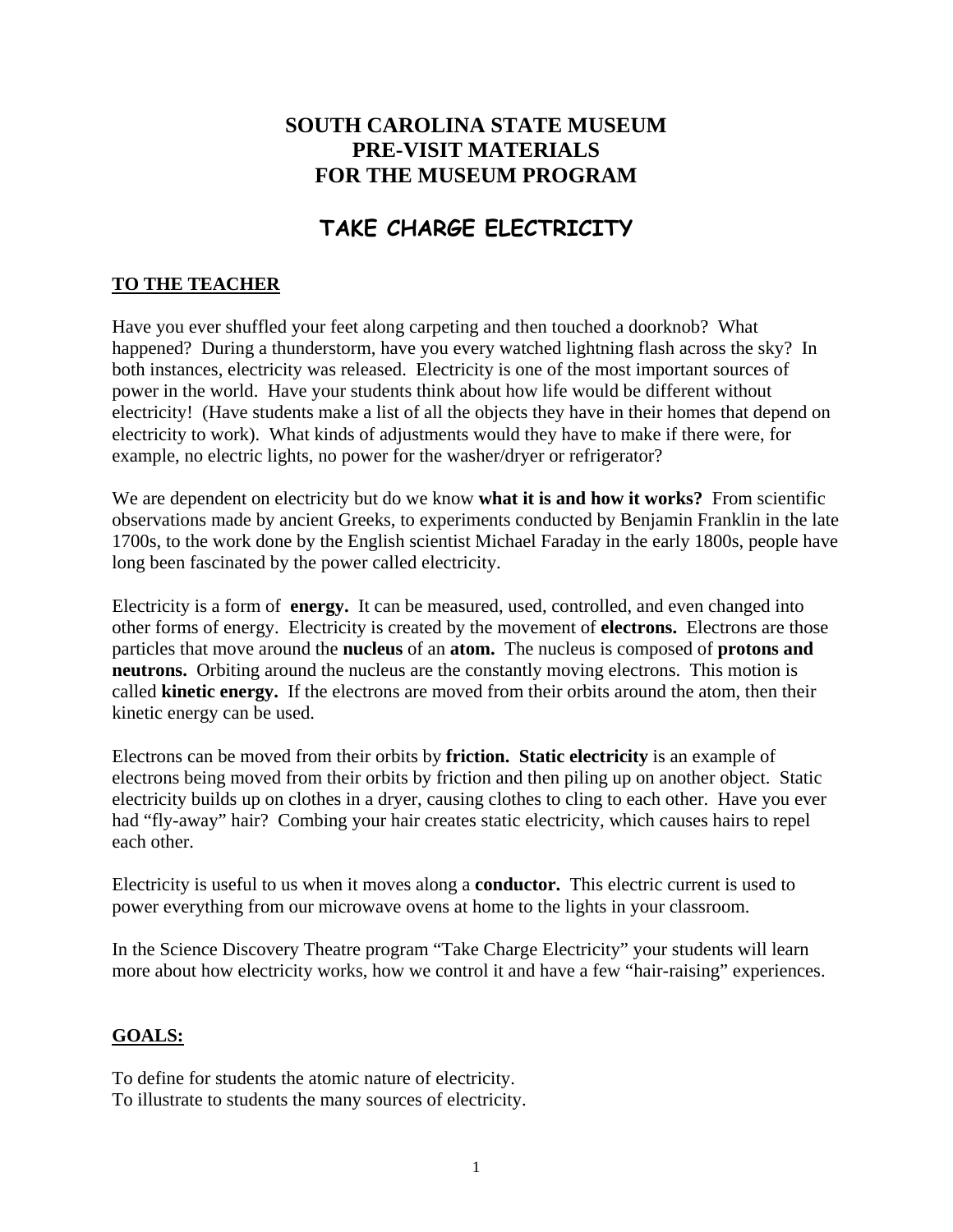#### **TERMS AND DEFINITIONS**

- 1. Alternative Energy Source A phrase used to describe non polluting methods of electricity production.
- 2. Atoms The smallest part of an element that retains all of its chemical properties.
- 3. Battery An apparatus that can store an electrical charge.
- 4. Charge Positive or negative particles usually caused by addition or removal of electrons.
- 5. Conductor Material that allows electrons to flow.
- 6. Electricity A form of energy caused by moving electrons. This energy can be measured, used, controlled and even changed into other forms of energy.
- 7. Electrolyte Chemicals capable of conducting an electric current.
- 8. Electrons Chemicals capable of conducting an electric current.
- 9. Geothermal A method of fueling electric power plants utilizing the pent-up force contained deep inside the earth such as geysers (Old Faithful)
- 10. Hydroelectric Power A method of using the power of water to run electric power plants.
- 11. Insulator Material through which electrons will not flow easily.
- 12. Kinetic Energy The energy of motions.
- 13. Solar Power An alternative energy source that collects its power from the sun.
- 14. Static Electricity Electrons are transferred from one object and are piled up on another object.